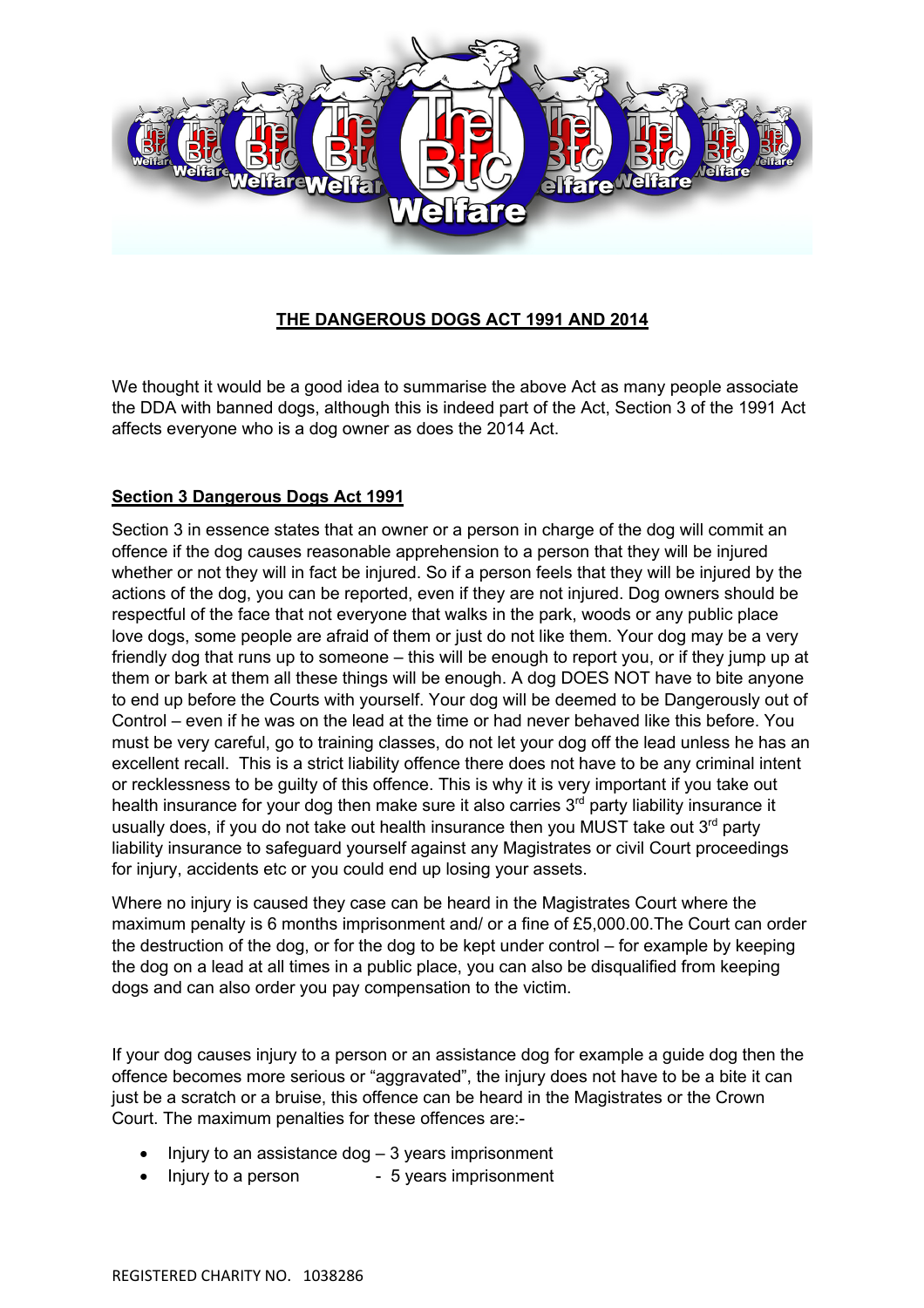

Death of a person - 14 years imprisonment

You could also be ordered to pay a fine/compensation and the Court have to power to disqualify you from keeping dogs.

If the offence is aggravated the Court must order the dog to be destroyed, unless you can satisfy the Court that you are a suitable owner and that the dog does not pose a risk to the public, in this case you would need expert evidence from a qualified animal behaviourist.

If the dog was in another person's care at the time of the offence you have a defence if you reasonably believed that person was a responsible person.

The police also has the power to seize the dog.

### **DOGS ACT 1871 – Section 2**

Civil proceeding can be taken against you under this Act, if your dog is considered to be dangerous and not kept under proper control, this can be against people or animals both in public or private places. As it is a civil proceeding the Court cannot impose a penalty on the owner or order compensation but the owner of the dog can be ordered to pay the costs of the case, order the dog be destroyed or kept under proper control. This Act is less likely to be used in relation to private property bearing in mind the 2014 Act.

#### **PROTECTION OF LIVESTOCK ACT 1953.**

You will be committing an offence under this Act if your dog attacks or chases livestock on agricultural land or is off lead in a field that has sheep in it. The police have power to seize the dog. The maximum penalty is a fine but if convicted under this section can lead to a destruction order for the dog under Section 2 of the 1871 Dogs Act.

The owner of the livestock is entitled to protect his stock and this could include killing or injuring your dog.

#### **DANGEROUS DOGS ACT – AMENDMENT 2014.**

These amendments relate to incidents on your property, Section 3 DDA applies to public places, this amendment applies to private property, it was brought in to safeguard utility workers such as post men etc who come into your property as part of their job but it does apply to anyone who comes onto your property, the wording in s.3 still applies so if a person entering your property feels they may be injured by your dog – even if they are not you can still be reported.

The amendments to the Act is that it is now an offence for your dog to attack assistance dogs.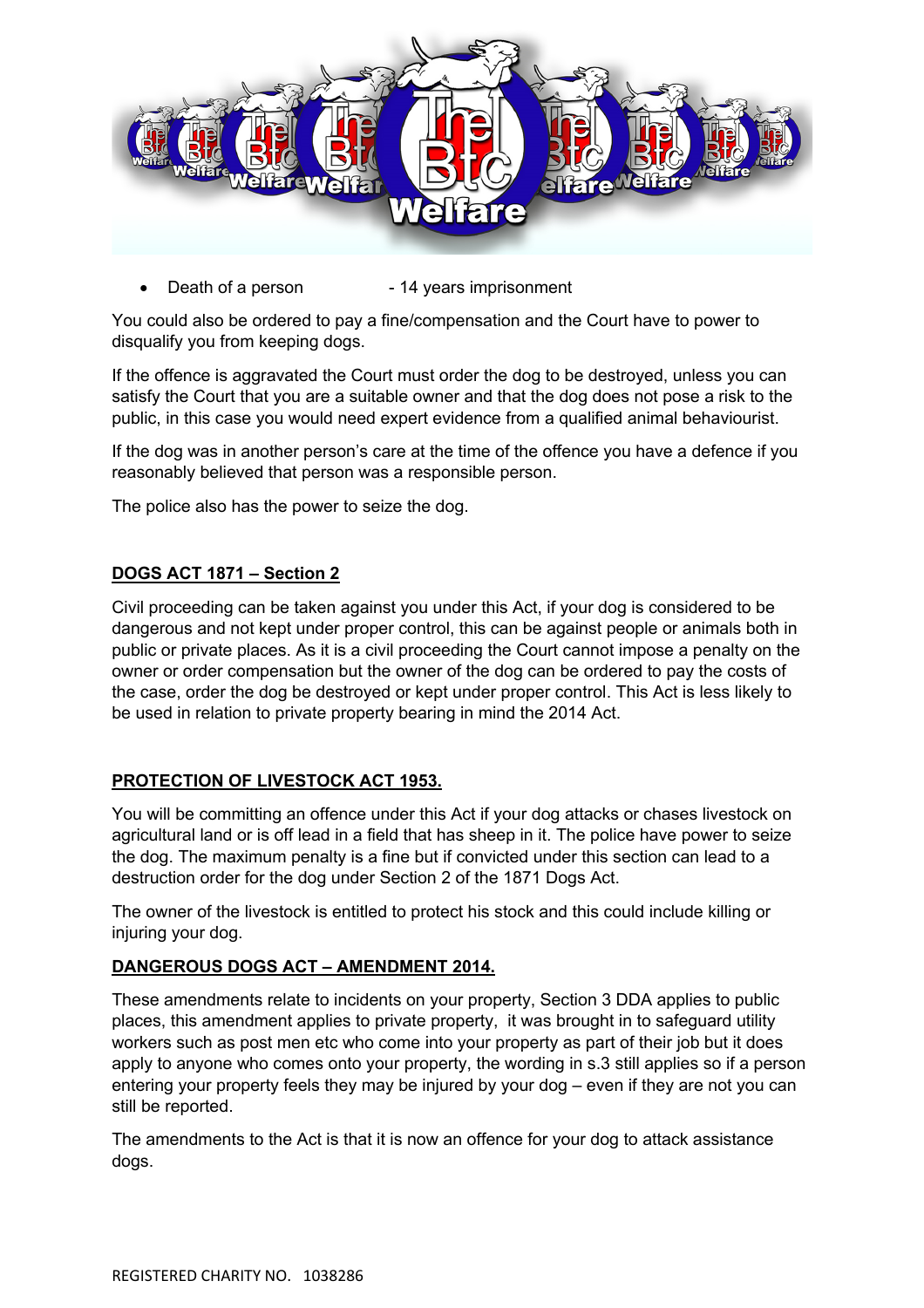

Prison sentences will be increased for some convictions

Police or an appointed local authority have the power to seize a dog that is dangerously out of control in a private place.

# **PRECAUTIONS YOU SHOULD TAKE**

1. Ensure that your gardens are safe.

You must consider how unexpected callers/guests/delivery drivers or utility workers are safe when entering your property, that the person can safely access your front door without encountering your dog.

It may be worth talking to your neighbours and ask them not to let their children climb the fence to retrieve a ball or toy,

There is a grey area here because there has not been a case that has been before the Appeal Courts as yet, that if a burglar/ trespasser is attacked in the house then your dog may not be deemed as dangerously out of control, but this at the moment does not cover your gardens, it has yet to be tested in Court. You should ensure that all areas of your garden where a dog could encounter a visitor is secure.

2. Manage your front/back door.

Also when opening the door to a visitor, it is better to shut your dog in another room while you open the door, or if this is not possible then engage the services of a good approved trainer/behaviourist to enable the dog to learn different behaviours when you open the door. Remember your dog jumping up at a visitor even in a friendly fashion can be seen as threatening behaviour to a stranger.

## **PUBLIC SPACES PROTECTION ORDERS**

There are some public areas in England and Wales that are subject to the above orders, in the areas with PSPO's you may have to:-

- 1. Keep your dog on a lead
- 2. Put your dog on a lead if told to do so by a police officer, PCSO or someone from the council.
- 3. Stop your dog going into certain areas like parts of a park or farmland.
- 4. Limit the number of dogs you walk at one time.
- 5. Clean up after your dog.

If you do not take notice of a PSPO you can be fined £100.00 on the spot fine or up to £1,000 if it goes to Court.

Local Councils must let you know where these orders are in place.